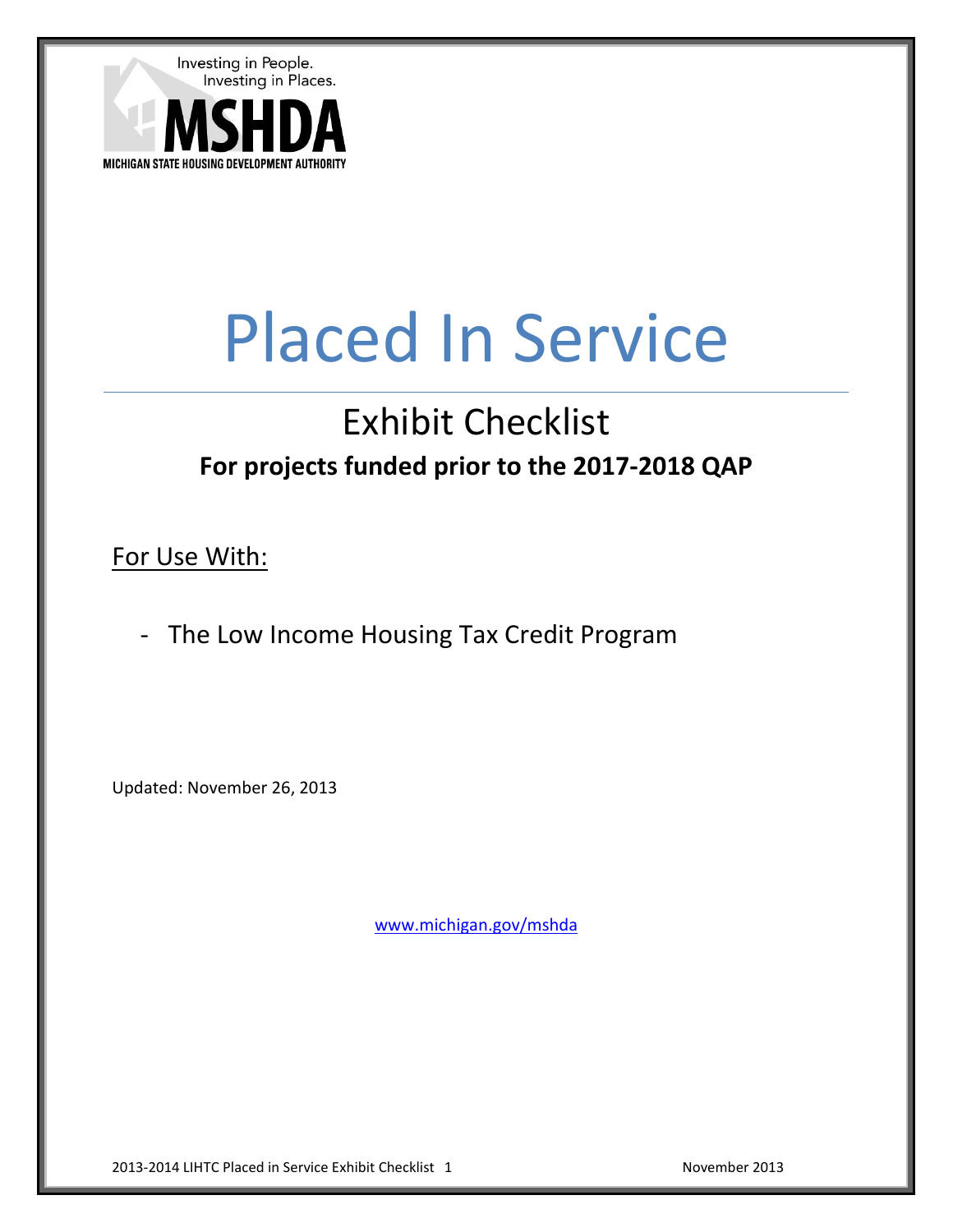MSHDA will evaluate the project following the date all of the buildings in a project are placed in service, including a site visit if deemed necessary by MSHDA, to ensure all program requirements have been met and to review the project prior to the issuance of IRS Form 8609. The owner must submit to MSHDA acceptable evidence of the items listed below. The Placed in Service application must be submitted to MSHDA on or before February  $1<sup>st</sup>$  of the year after the project is placed in service. Please tab all exhibits and place in an appropriately sized binder.

# **EXHIBITS 1-3 MUST BE SUBMITTED AS PART OF THE PLACED IN SERVICE PROCESS, IN ORDER FOR THE AUTORITY TO ISSUE A REGULATORY AGREEMENT.**

#### **EXHIBIT 1 – COPY OF EXECUTED AND RECORDED DEED TO PROPERTY**

Showing partnership as owner (or long-term lease showing partnership as lessee), including correct legal description. Include the Real Estate Transfer Tax Valuation Affidavit if applicable.

#### **EXHIBIT 2 – ENTITY FORMATION DOCUMENTATION**

Copy of the most recent ownership entity formation records approved by the Department of Licensing and Regulatory Affair's Bureau of Commercial Services.

#### **EXHIBIT 3 – FIRST YEAR CREDIT STATEMENT**

Available [here.](http://www.michigan.gov/documents/mshda/mshda_crh_f_yer08_first_yr_credit_state_187397_7.pdf)

# **EXHIBITS 4-16 CAN BE SUBMITTED WITH THE REQUEST FOR REGULATORY AGREEMENT OR WITH A LATER REQUEST FOR 8609S.**

**NOTE: As soon as they are issued, a copy of Exhibit 6, Certificates of Occupancy, must be submitted along with an updated copy of the BUILDING-BY-BUILDING page found in Addendum I, and the LIST OF UNIT NUMBERS, found on the Placed In Service web page, to the attention of Cassandra Brown in MSHDA's Compliance Monitoring Division.** 

# **EXHIBIT 4 – UPDATED APPLICATION**

Al[l Primary Application](http://www.michigan.gov/documents/mshda/mshda_li_ca_02_lihtc_program_app_392536_7.xls) pages should be updated and submitted along with the [Certification to Application.](http://www.michigan.gov/documents/mshda/mshda_li_af_d2_cert_to_app_183942_7.pdf)

#### **EXHIBIT 5 – ORIGINAL OWNER'S AND CONTRACTOR'S FINAL COST CERTIFICATION**

Independent, third party final Owner's and Contractor's Cost Certifications for all projects.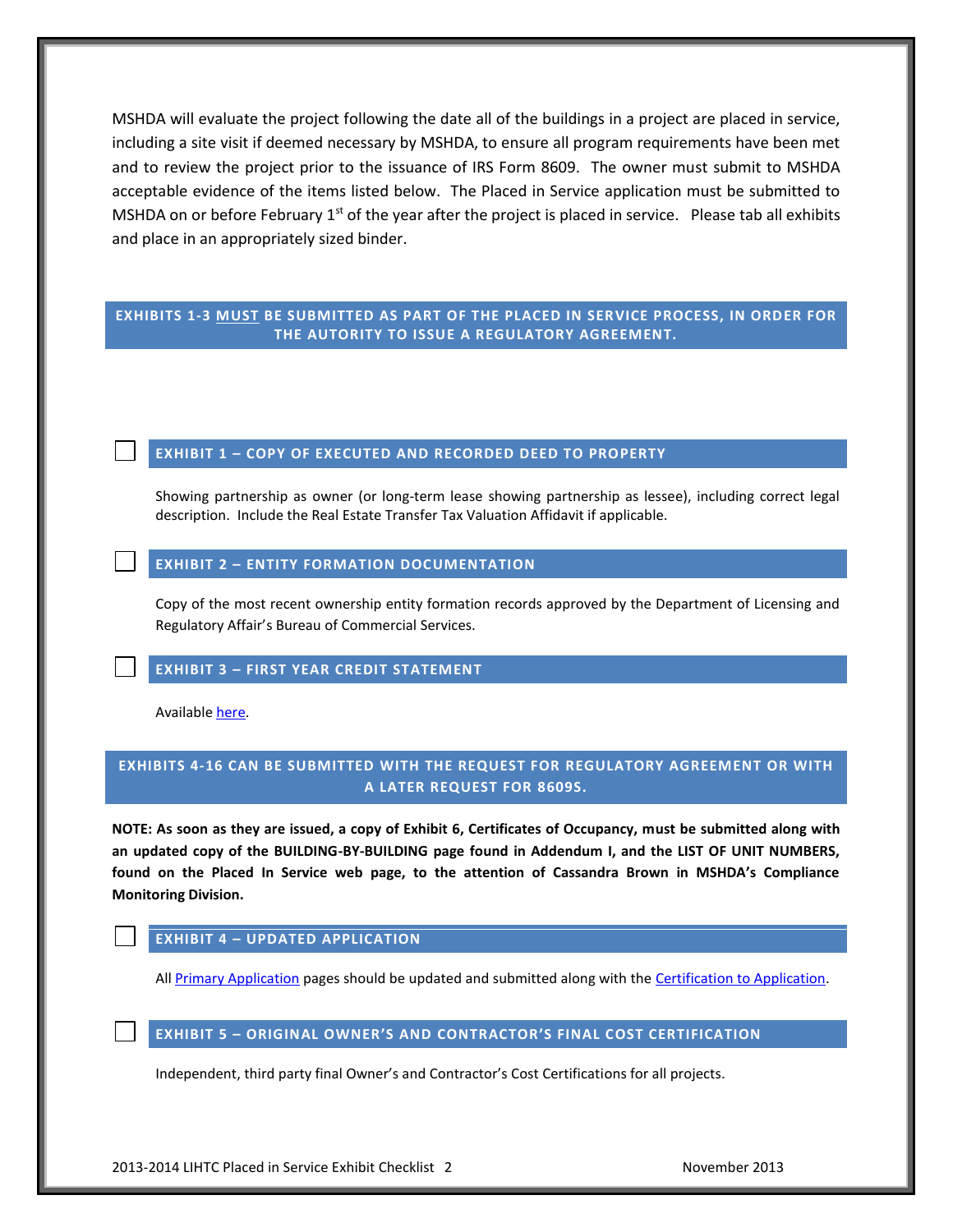### **EXHIBIT 6 – CERTIFICATES OF OCCUPANCY**

Or the equivalent of Certificates of Occupancy for rehabilitation work. Additionally, owner's must also submit a copy of the same to MSHDA Compliance for each building in the development within five (5) business days after each certificate becomes available.

**New Construction and Vacant Rehab Projects**- submit a Certificate of Occupancy issued by the local municipality.

**Occupied Rehab**- submit a statement from an independent CPA or the architect identifying the mm/dd/yyyy of Placed-In-Service for each building.

#### **EXHIBIT 7 – EXECUTED LIMITED PARTNERSHIP AGREEMENT**

Or Operating Agreement and all attachments and amendments.

#### **EXHIBIT 8 – COPY OF EXECUTED AND RECORDED PERMANENT MORTGAGE AND NOTE**

For all funding sources. For sources of financing which do not require a mortgage and/or note (certain grants, federal historic credits, brownfield credits, etc.), a copy of the final documentation issued to the project for each of the sources of financing that the project will use should be submitted

#### **EXHIBIT 9 – COLOR PHOTOGRAPH OF THE PROJECT**

#### **EXHIBIT 10 – IRS FORM 8821**

[Tax Information Authorization](http://www.michigan.gov/documents/mshda/mshda_li_af_q_irs_form_8821_204518_7.pdf) naming MSHDA as the appointee to receive tax information.

#### **EXHIBIT 11 – COMPLIANCE MONITORING FEES**

### **EXHIBIT 12 – RENTAL SUBSIDY**

Documentation for any rental assistance the property may have (including any project-based subsidies or interest credit subsidy), or assignment or transfer agreement of the rental subsidy that has been approved by the appropriate agency, if applicable.

# **EXHIBIT 13 – PROJECT'S LATEST FINANCIAL AUDIT (IF AVAILABLE)**

#### **EXHIBIT 14 – MSHDA GREEN POLICY CERTIFICATION**

Fully executed copy of the MSHDA Green Policy Certification and proof of project certification with either Enterprise Green Community Partners or U.S. Green Building Council.

# **EXHIBIT 15 – ENVIRONMENTAL AND/OR MARTKETING UPDATES**

If the project received a conditional go for either Environmental or Marketing at the time of initial application which needed to be satisfied prior to the issuance of the 8609s, submission of a copy of the necessary documentation to satisfy the conditions should be submitted.